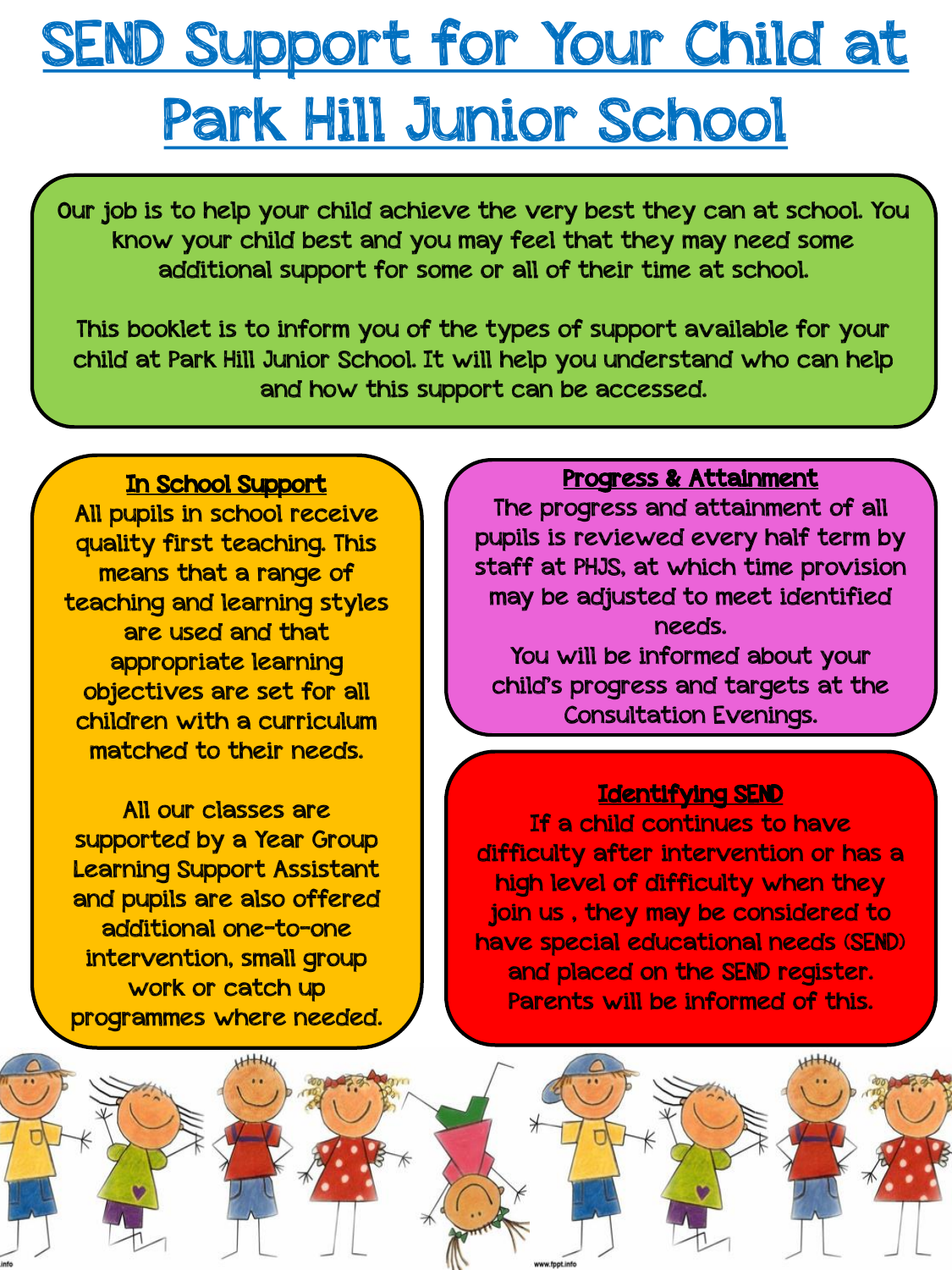# SEND Support for Your Child at Park Hill Junior School

Children with SEND have learning difficulties and/ or physical disabilities which make it harder for them to learn than most children of the same age. They will need extra support or different help, e.g. modified tasks, additional equipment, extra time or breaks in formal assessments. Schools and other agencies can help most children overcome their difficulties relatively quickly and easily. However, a few children will need extra help for some or all of their time in school.

#### Possible Difficulties

This means that they may have difficulty with:

- Some or all of the work in school
- Reading, writing or mathematics
- **Understanding** information
- Expressing themselves
- Understanding others
- Organising themselves
- Sensory perception or physical mobility
- **Managing their** behaviour
- Making friends or relating to adults

### Transitions

At PHJS every effort is taken to ensure transition times are successfully managed. Close liaison with the Infant school for children transferring from Year 2 to Year 3 is a high priority as is our hand over of children who have additional needs from PHJS to secondary school.

#### External Advice

We may seek appropriate external advice from:

- Speech and language therapists
- Visual/ Hearing impairment teachers
- Health professionals
- Educational psychologists
- CAMHS Child and Adolescent Mental Health Service

• Occupational Therapists